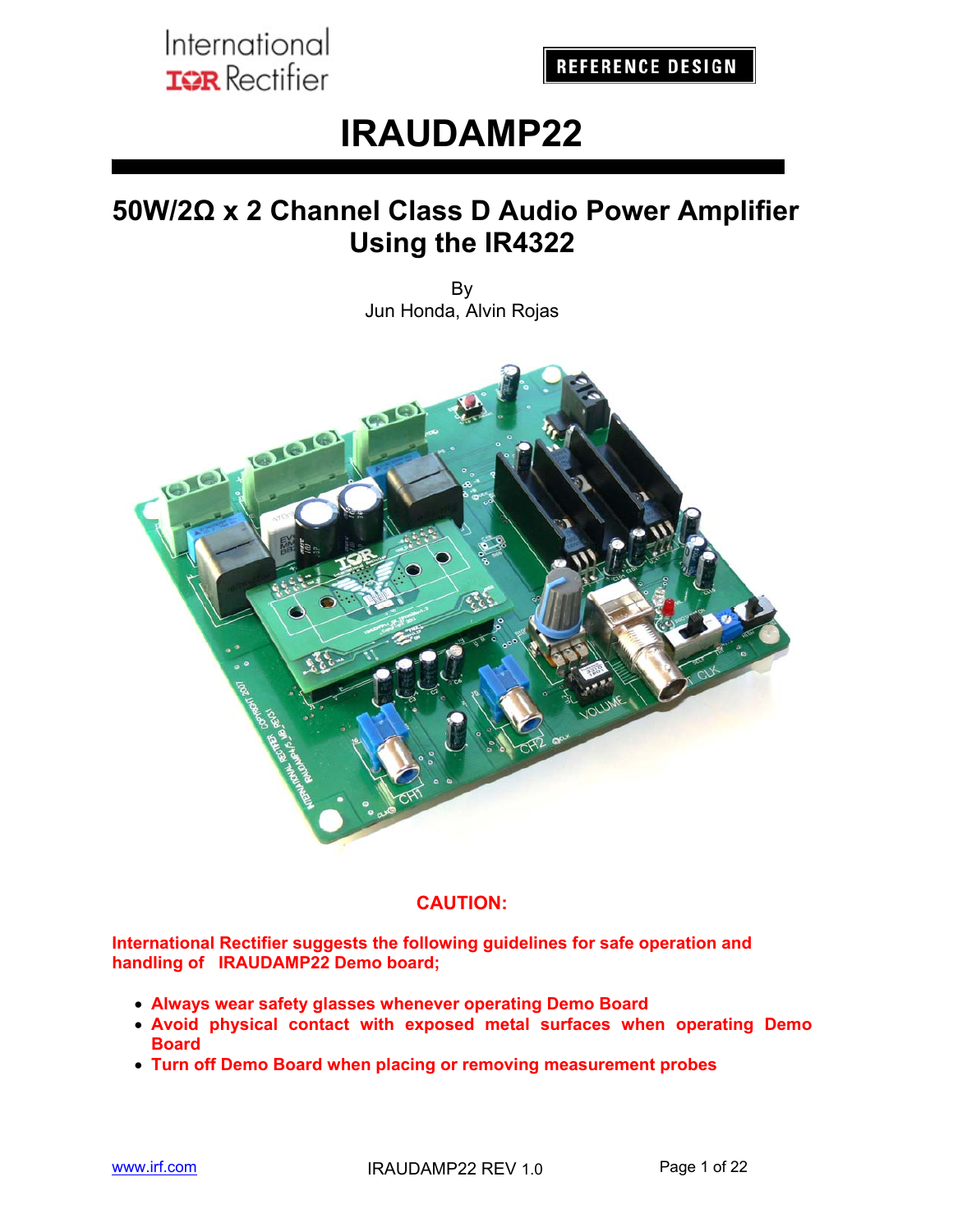

### **REFERENCE DESIGN**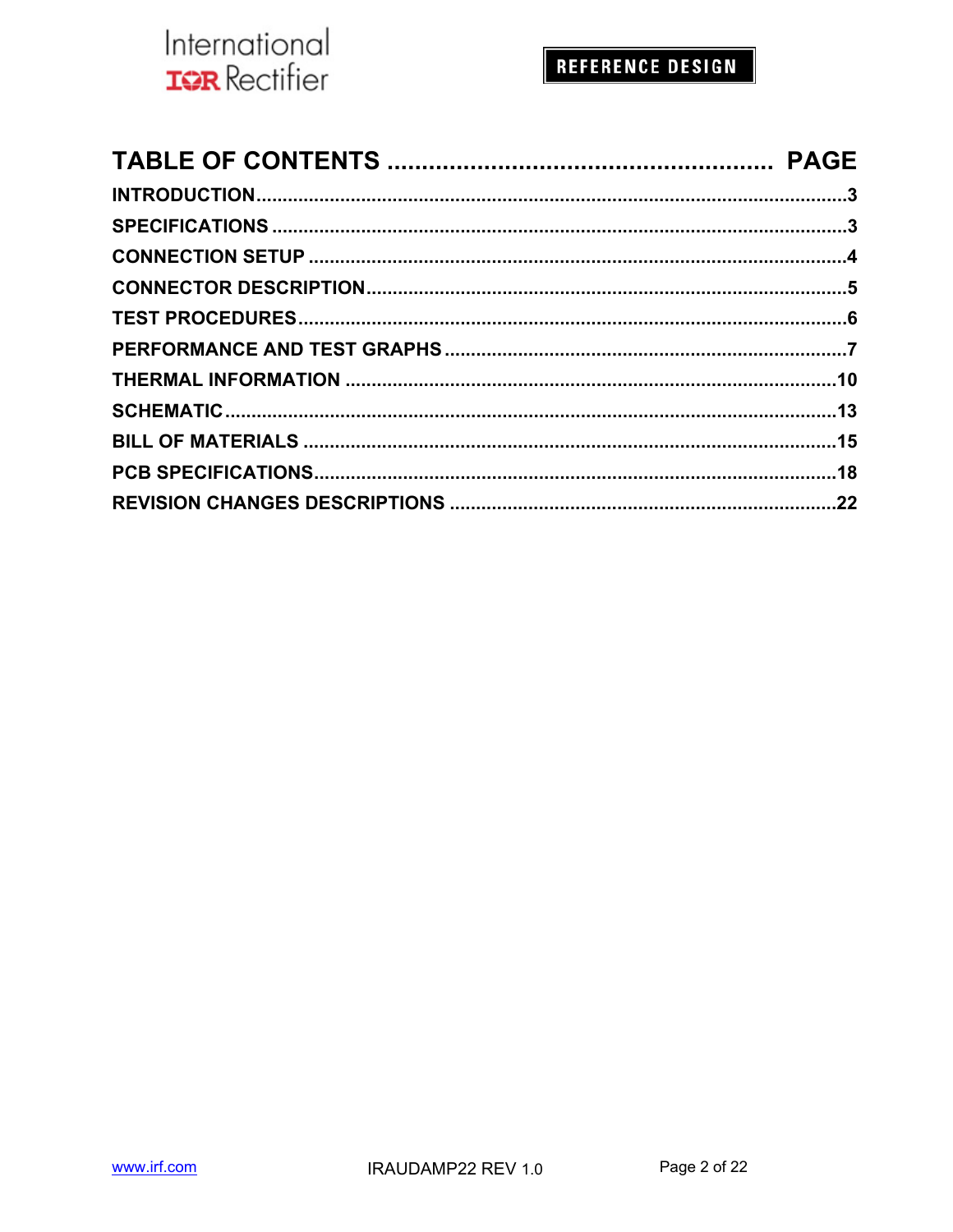**REFERENCE DESIGN** 

#### **Introduction**

The IRAUDAMP22 reference design is a two-channel, 50W/ch (2Ω/±13.5V; no heatsink)/ 100W/ch (2Ω/±19V; \*with heatsink) half-bridge Class D audio power amplifier. This reference design demonstrates how to use the IR4322 IC, implement protection circuits, and design an optimum PCB layout using PowIRaudio integrated Class D IC. This reference design does not require additional heatsink or fan cooling for normal operation (one-eighth of continuous rated power).The reference design provides all the required housekeeping power supplies for ease of use. The two-channel design is scalable for power and the number of channels.

#### **Applications**

- AV receivers
- Home theater systems
- Mini component stereos
- Powered speakers
- Sub-woofers
- Musical Instrument amplifiers
- Car audio amplifiers

#### **Features**

| <b>Output Power:</b>                 | 50W x 2 channels (10%THD+N $2\Omega$ load; no heatsink),     |
|--------------------------------------|--------------------------------------------------------------|
|                                      | 100W x 2 channels (10%THD+N $2\Omega$ load; *with heatsink), |
| <b>Multiple Protection Features:</b> | Over-current protection (OCP), high side and low side        |
|                                      | Over-voltage protection (OVP),                               |
|                                      | Under-voltage protection (UVP), high side and low side       |
|                                      | DC-protection (DCP),                                         |
|                                      | Over-temperature protection (OTP)                            |
| PWM Modulator:                       | Self-oscillating half-bridge topology with optional clock    |
|                                      | synchronization                                              |

### **Specifications**

| <b>General Test Conditions (unless otherwise noted)</b> | <b>Notes / Conditions</b> |                                        |
|---------------------------------------------------------|---------------------------|----------------------------------------|
| <b>Supply Voltages</b>                                  | ±12V~±13.5V               | Bipolar power supply; without heatsink |
|                                                         | ±12V~±19V                 | Bipolar power supply; *with heatsink   |
| Load Impedance                                          | $4 - 20$                  | Resistive load                         |
| Self-Oscillating Frequency                              | 400kHz                    | No input signal, Adjustable            |
| <b>Gain Setting</b>                                     | 23.5dB                    | 1Vrms input yields rated power         |

| <b>Electrical Data</b>                                            |  | <b>Typical</b> | <b>Notes / Conditions</b>                                           |
|-------------------------------------------------------------------|--|----------------|---------------------------------------------------------------------|
| IR4322 PowlRaudio integrated Class D IC<br><b>IR Devices Used</b> |  |                |                                                                     |
| Modulator                                                         |  |                | Self-oscillating, second order sigma-delta modulation, analog input |
|                                                                   |  | 59W            | 1kHz, $4\Omega$ load, without heatsink                              |
| Output Power CH1-2: (1% THD+N)                                    |  | 70W            | 1kHz, $4\Omega$ load, *with heatsink                                |
|                                                                   |  | 50W            | 1kHz, $3\Omega$ load, without heatsink                              |
|                                                                   |  | 92W            | 1kHz, $3\Omega$ load, *with heatsink                                |
|                                                                   |  | 37W            | 1kHz, $2\Omega$ load, without heatsink                              |
|                                                                   |  | 75W            | 1kHz, $2\Omega$ load, *with heatsink                                |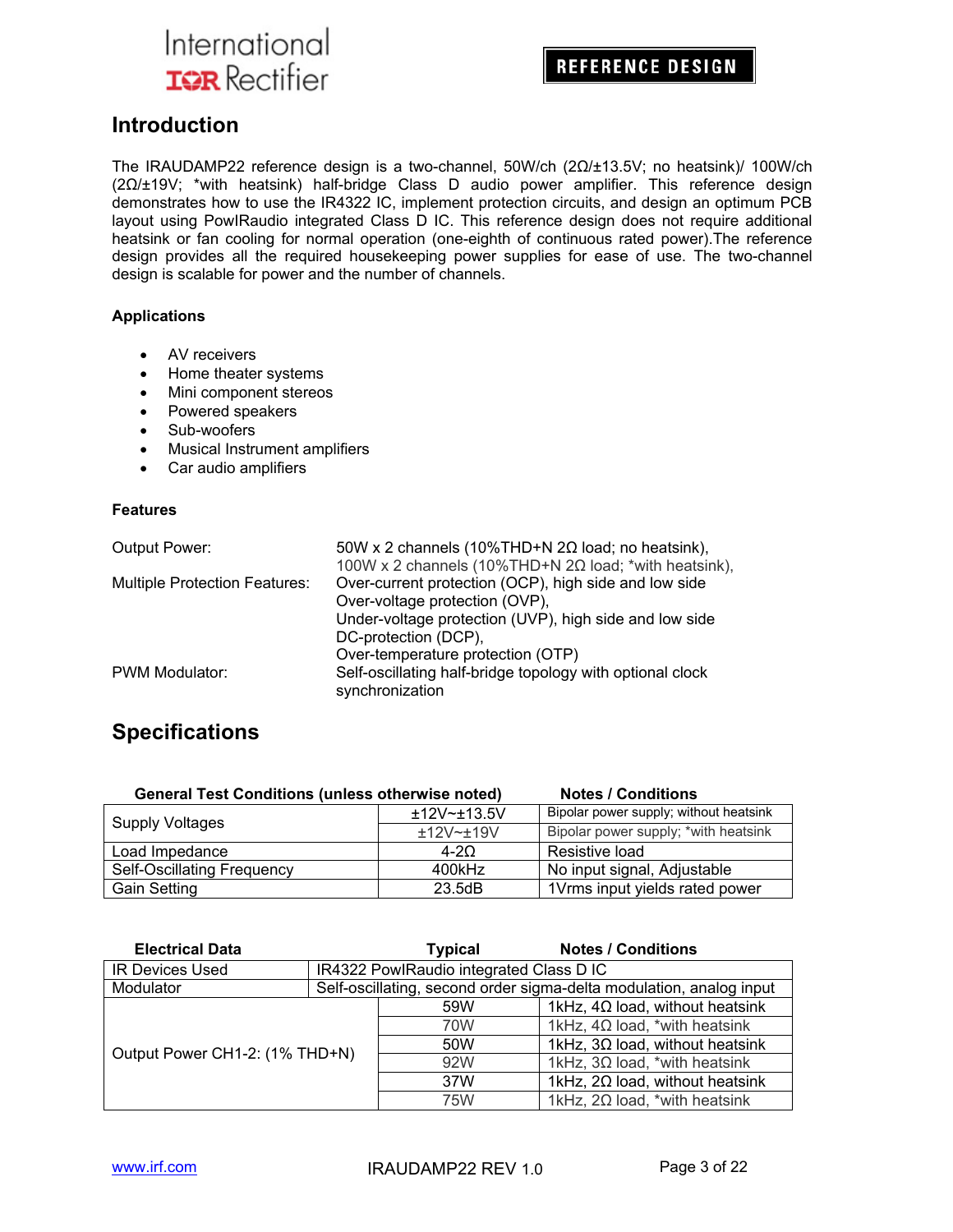### **REFERENCE DESIGN**

|                                     | 80W         | 1kHz, $4\Omega$ load, without heatsink |
|-------------------------------------|-------------|----------------------------------------|
| Output Power CH1-2: (10% THD+N)     | 95W         | 1kHz, $4\Omega$ load, *with heatsink   |
|                                     | 69W         | 1kHz, $3\Omega$ load, without heatsink |
|                                     | 120W        | 1kHz, $3\Omega$ load, *with heatsink   |
|                                     | 50W         | 1kHz, $2\Omega$ load, without heatsink |
|                                     | 100W        | 1kHz, $2\Omega$ load, *with heatsink   |
| Rated Load Impedance                | $4 - 20$    | Resistive load                         |
| <b>Idling Supply Current</b>        | ±65mA       | No input signal                        |
| <b>Total Idle Power Consumption</b> | 1.5W        | No input signal                        |
| <b>Distortion</b>                   | 0.016%      | THD+N @ 20W, $2\Omega$                 |
| <b>Residual Noise</b>               | $240 \mu V$ | IHF-A weighted, AES-17 filter          |
| <b>Channel Efficiency</b>           | 88%         | Single-channel driven, 50W (With No    |
|                                     |             | heatsink), Class D stage               |

\*With Heatsink with thermal pad BER161-ND

### **Connection Setup**



Figure 1 Typical Test Setup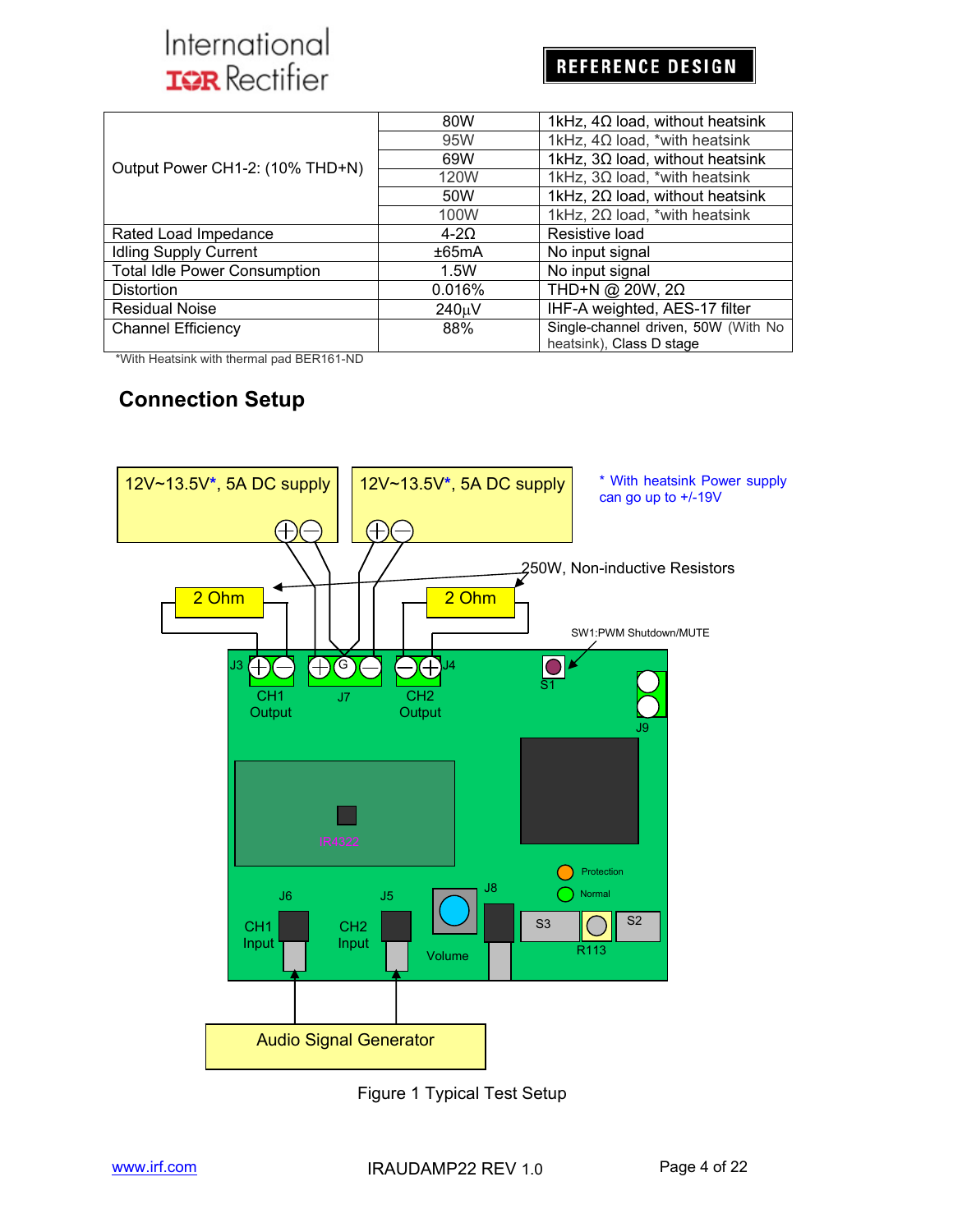### **Connector Description**

| CH <sub>1</sub> IN  | J6  | Analog input for CH1                   |
|---------------------|-----|----------------------------------------|
| CH <sub>2</sub> IN  | J5  | Analog input for CH2                   |
| <b>POWER</b>        | J7  | Positive and negative supply (+B / -B) |
| CH <sub>1</sub> OUT | J3  | Output for CH1                         |
| CH <sub>2</sub> OUT | J4  | Output for CH2                         |
| <b>EXT CLK</b>      | J8  | External clock sync                    |
| DCP OUT             | J9. | DC protection relay output             |

#### **Audio Precision-Setup:**

IRAUDAMP22 and Audio Precision shall be connected according to the Figure below:



Figure 2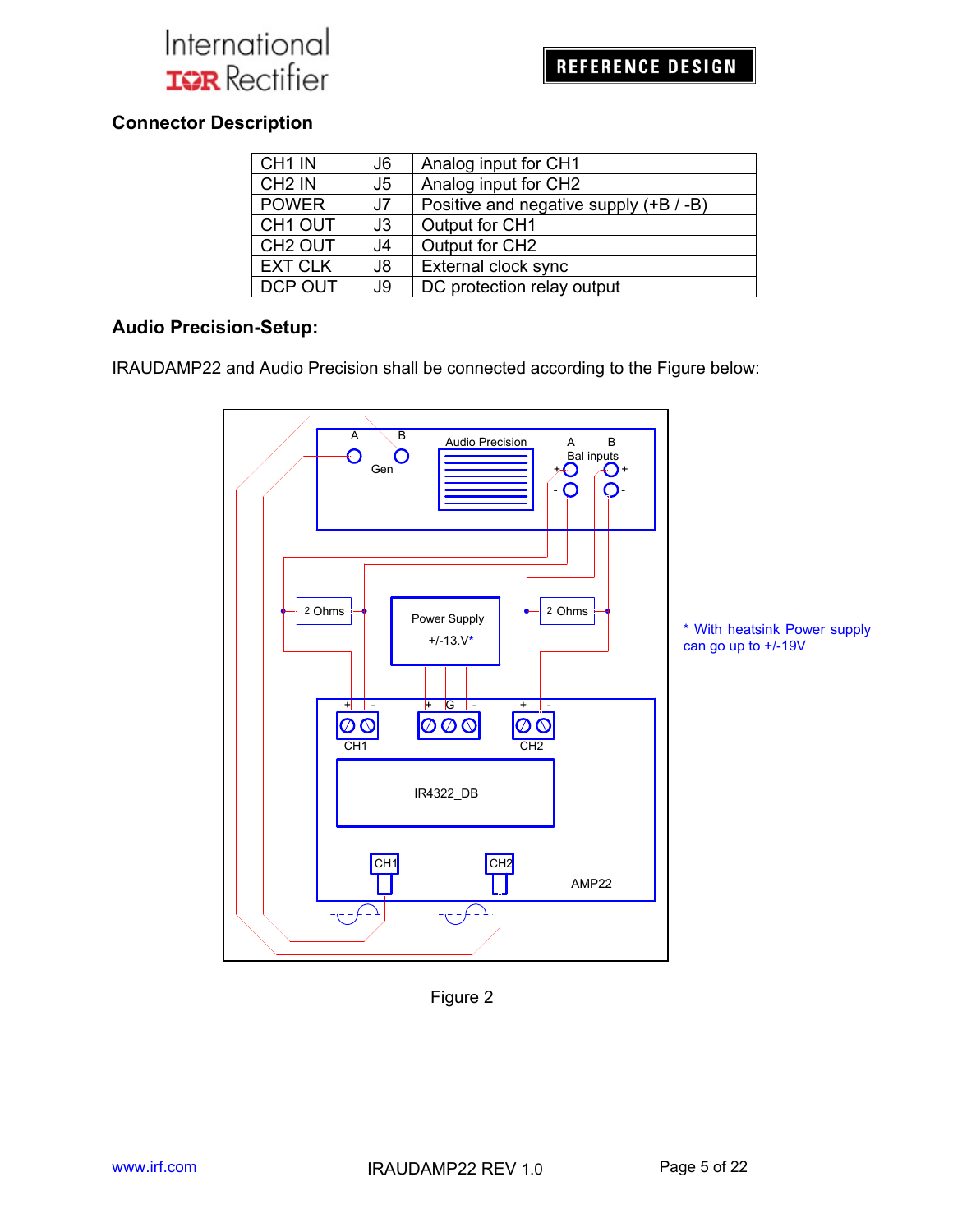### **Test Procedures**

#### **Test Setup:**

- 1. Connect  $2\Omega$ -250 W dummy loads to output connectors (J3 and J4 as shown on Figure 1) and parallel it with input of Audio Precision analyzer (AP).
- 2. Connect Audio Signal Generator to J6 and J5 for CH1 and CH2 respectively (Ap).
- 3. Set up the dual power supply with voltages of  $\pm 12V \sim \pm 13.5V$  (up to  $\pm 19V$  with heatsink); set current limit to 5A.
- 4. Set switch S1 to middle position (self oscillating).
- 5. Set volume level knob R130 fully counter-clockwise (minimum volume).
- 6. Connect the dual power supply to J7. as shown on Figure 1

#### **Power up:**

- 7. Turn ON the dual power supply. The ±B supplies must be applied and removed at the same time.
- 8. Red LED (Protection) should turn on almost immediately and turn off after about 3s.
- 9. Green LED (Normal) then turns on after red LED is extinguished and should stay on.
- 10. Quiescent current for the positive supply should be  $55mA \pm 10mA$  at +13.5V.
- 11. Quiescent current for the negative supply should be  $65mA \pm 10mA$  at  $-13.5V$ .
- 12. Push S3 switch (Trip and Reset push-button) to restart the sequence of LEDs indicators, which should be the same as noted above in steps 9-10.

#### **Functionality Audio Tests:**

- 13. Apply 1V RMS at 1 kHz sinusoidal signal from the Audio Signal Generator.
- 14. Turn control volume up (R130 clock-wise) to obtain an output reading of 37Watts.
- 15. For all subsequent tests as shown on the Audio Precision graphs below (Figure 3- Figure12), the measurements are taken across J3 and J4 with an AES-17 Filter. Observe that a 1  $V_{RMS}$  input generates an output around THD+N=1% power level.
- 16. Sweep the audio signal voltage from 15 mV $_{RMS}$  to 1 V $_{RMS}$ .
- 17. Monitor the output signals at J3/J4 with an oscilloscope. The waveform must be a non distorted sinusoidal signal with input signal below 1Vrms.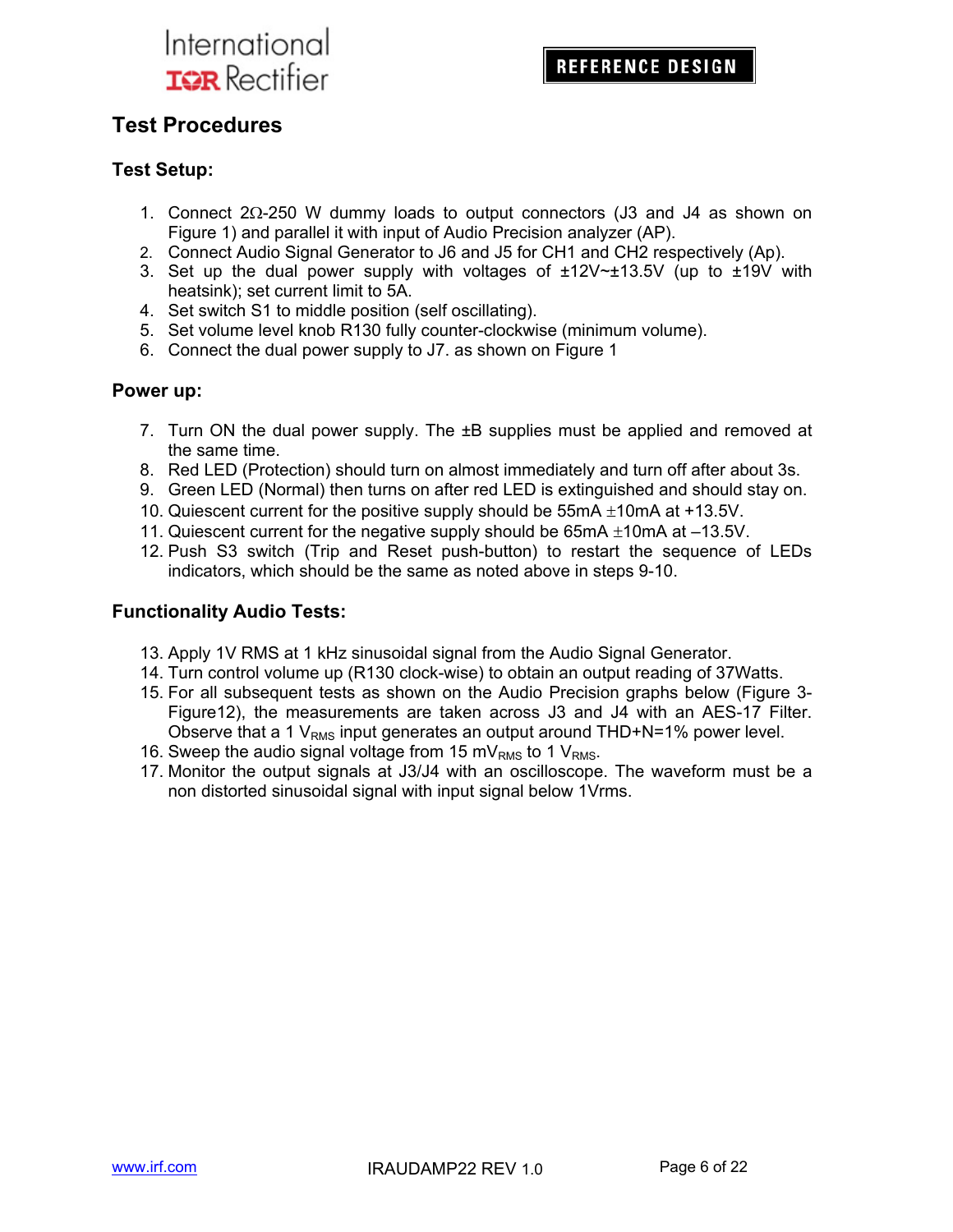### **Performance and Test Graphs**

#### *Power vs THD+N (without heatsink)*

**Test Conditions:** 

 $VBus = \pm 13.5V$ Input Signal = 1 KHz Load Impedance = 2 ohms Set Gain = 1% clipping 37W



*Power vs THD+N (with heatsink)*

Test Conditions:

 $VBus = ± 19V$ Input Signal =1 KHz Load Impedance = 2 ohms Set Gain = 1% clipping 75W



Figure 4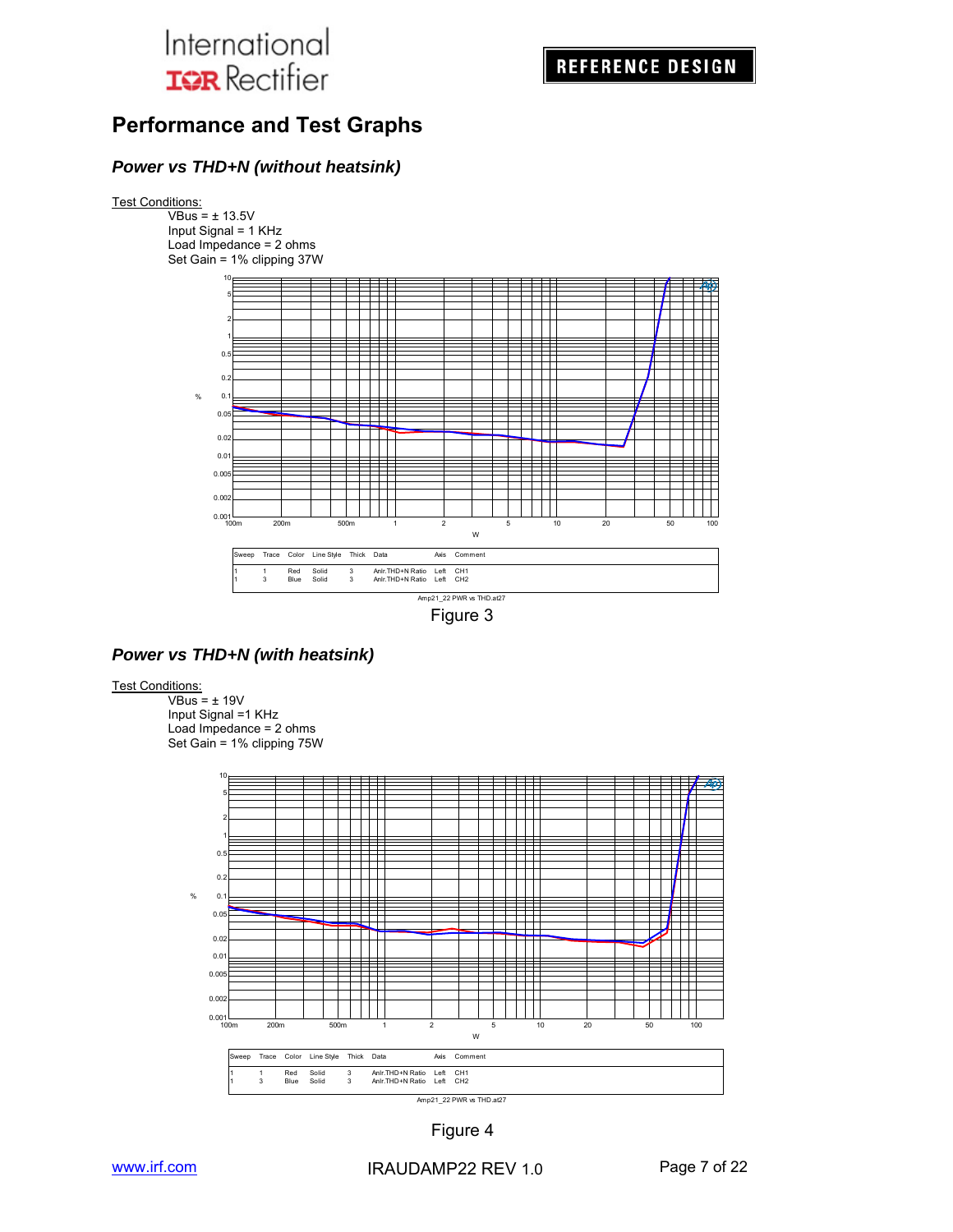#### *Frequency Response*



Figure 5

#### *Noise Floor*

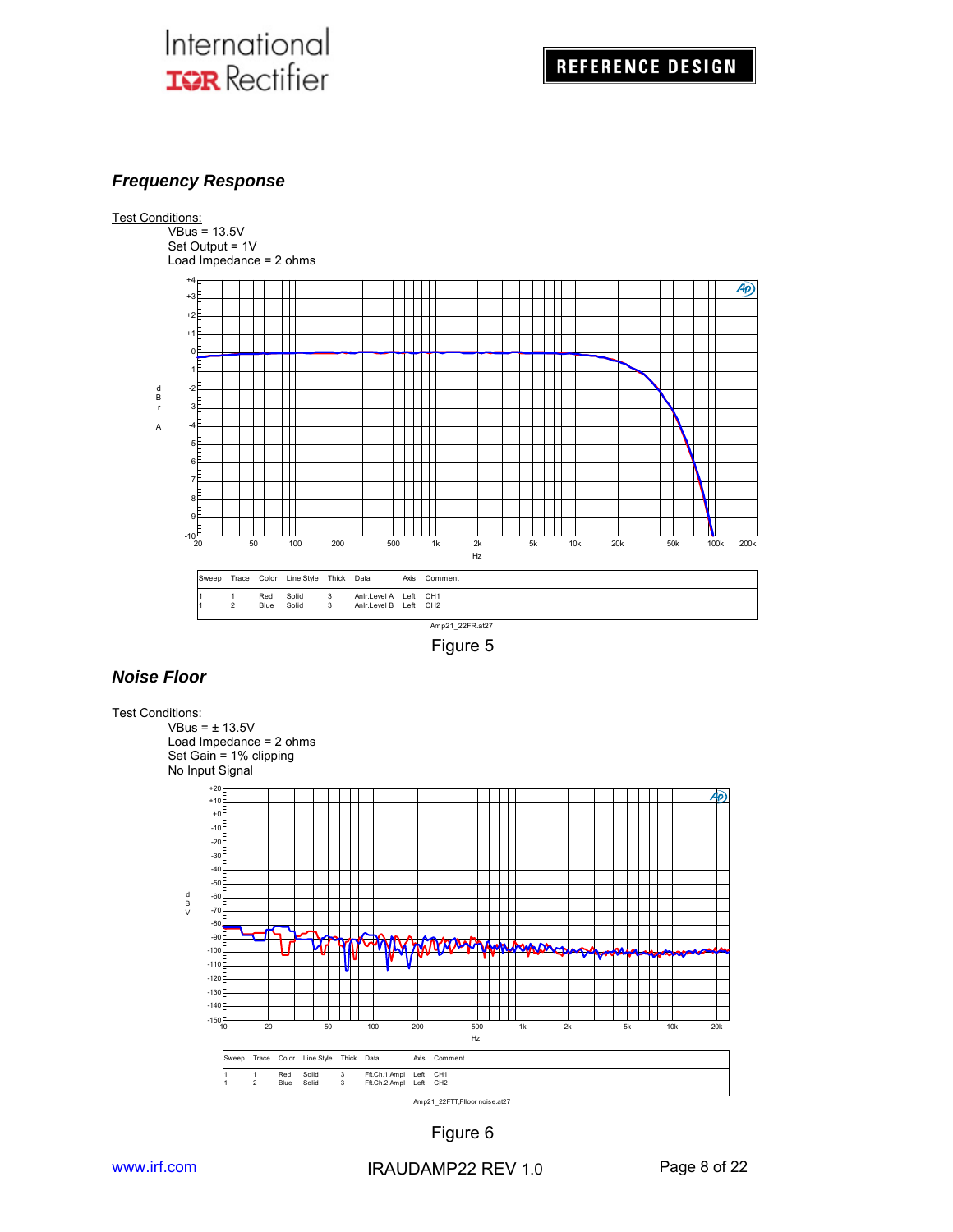#### *Noise Floor with 1Vrms Output*



Figure7



Figure8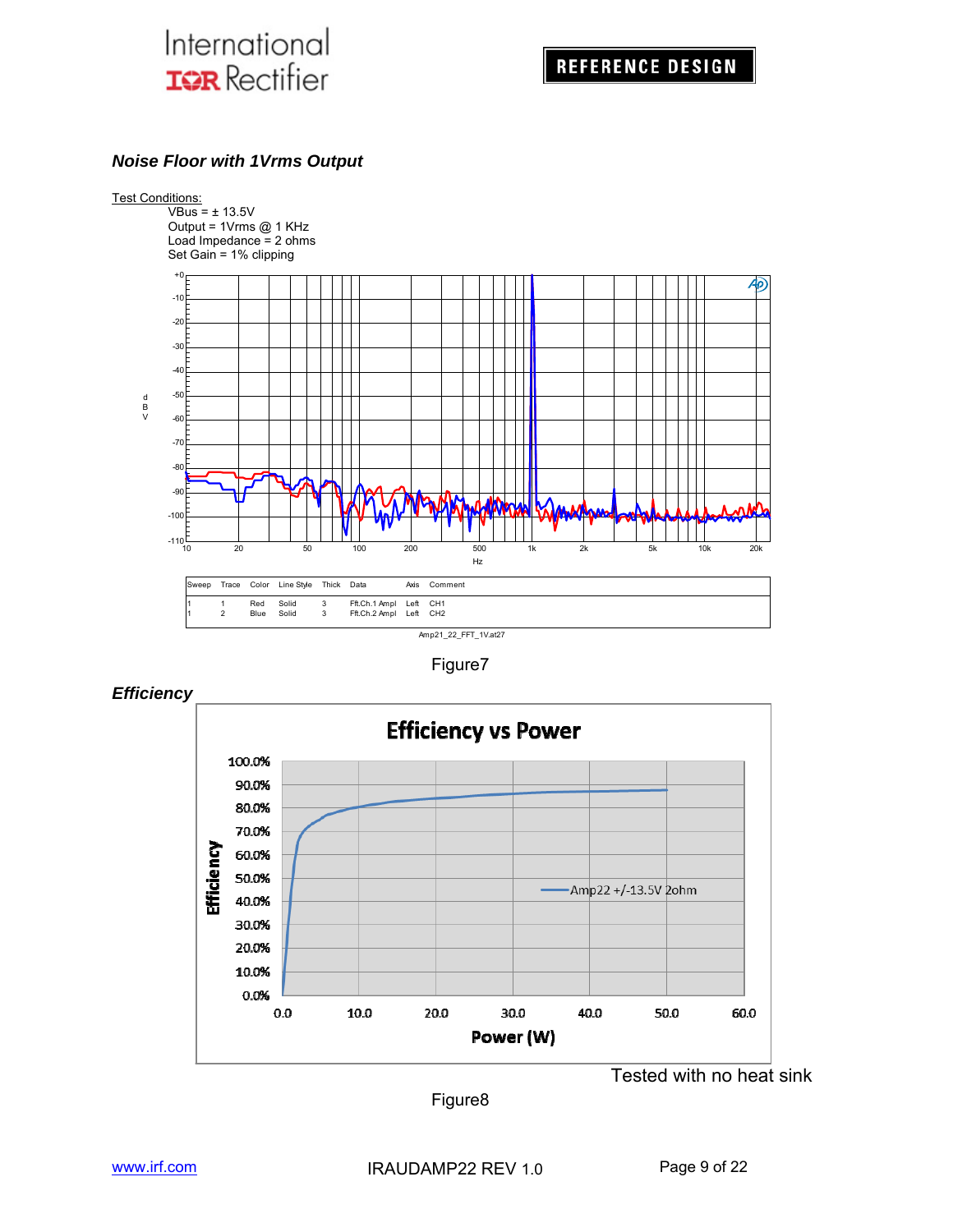### **Thermal Information**

#### 1) **1/8 Po Thermal information for IRAUDAMP22**

Conditions:

- Tamb=25°C natural convection cooling
- Both Channel Driven 1/8Po continuous 30mins
- Temperature measured by infrared camera



#### IR4322's temperature saturated ≤85°C within 30minutes Figure9

| load impedance | 1/8 Power(W) | THD=1% power(W) | THD=10% power(W) |
|----------------|--------------|-----------------|------------------|
| $4\Omega$ load | 7.44         | 59              | 80               |
|                | $*9.28$      | $*70$           | $*95$            |
| $3\Omega$ load | 6.57         | 50              | 69               |
|                | $*11.96$     | $*92$           | $*120$           |
| $2\Omega$ load | 4.65         | 37              | 50               |
|                | $*9.4$       | $*75$           | $*100$           |

\*With heatsink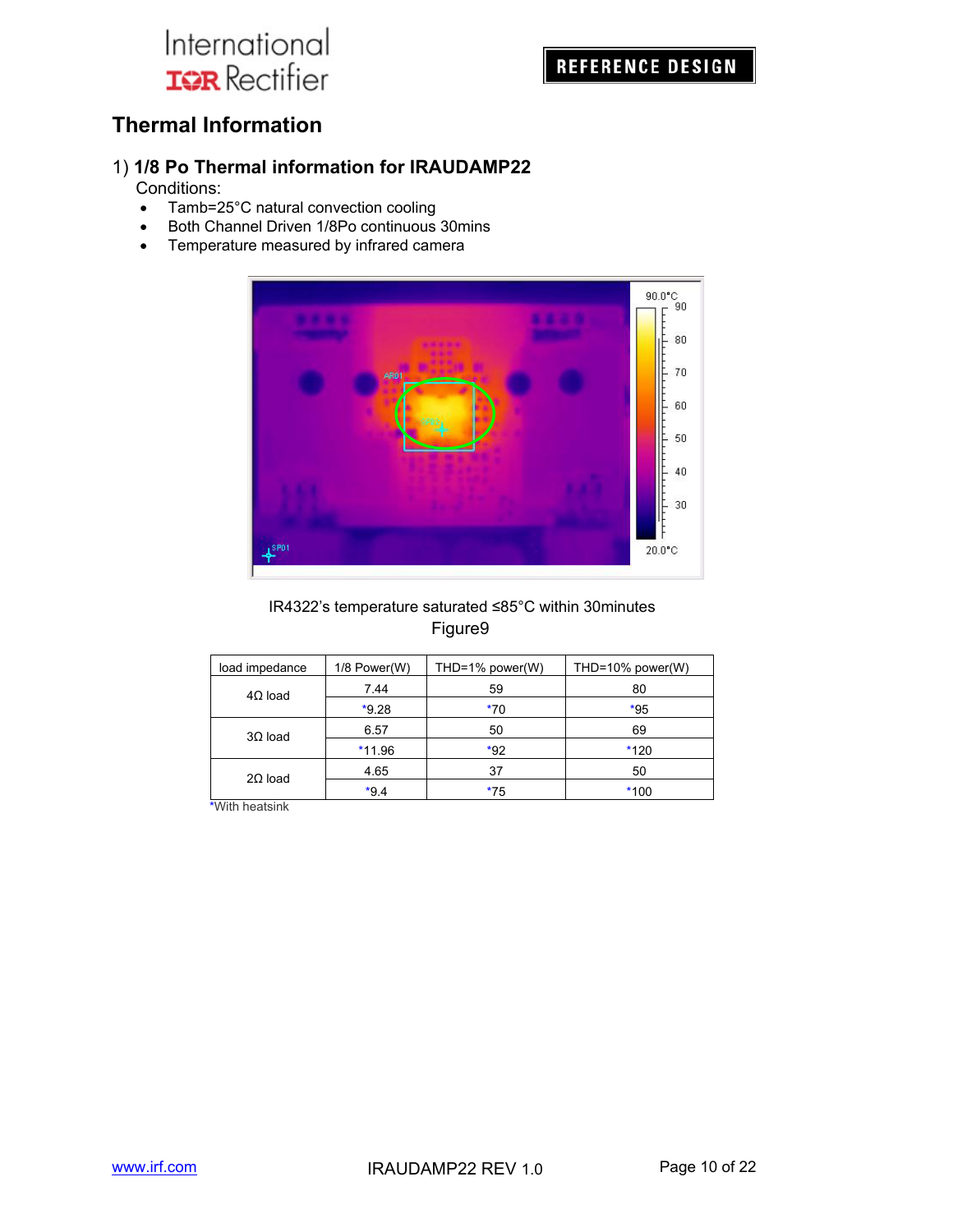

#### **2) Peak Power duration (no heatsink)**

Test conditions:

- 1kHz sine wave signal input; Both channels driven
- Fsw=400kHz

| Load Z | <b>10%THD</b><br>Po W | <b>Duration</b>              |
|--------|-----------------------|------------------------------|
| 20.    | 50                    | <b>Till Thermal Shutdown</b> |
| 30.    | 69                    | <b>Till Thermal Shutdown</b> |
|        |                       | <b>Till Thermal Shutdown</b> |

#### **3) Peak Power duration (With heatsink)**

Test conditions:

- 1kHz sine wave signal input; Both channels driven
- Fsw=400kHz

| Load Z | <b>10%THD</b><br>Po W | <b>Duration</b>     |
|--------|-----------------------|---------------------|
| 20     | 100                   | No Thermal Shutdown |
| 3Ω     | 120                   | No Thermal Shutdown |
|        | 95                    | No Thermal Shutdown |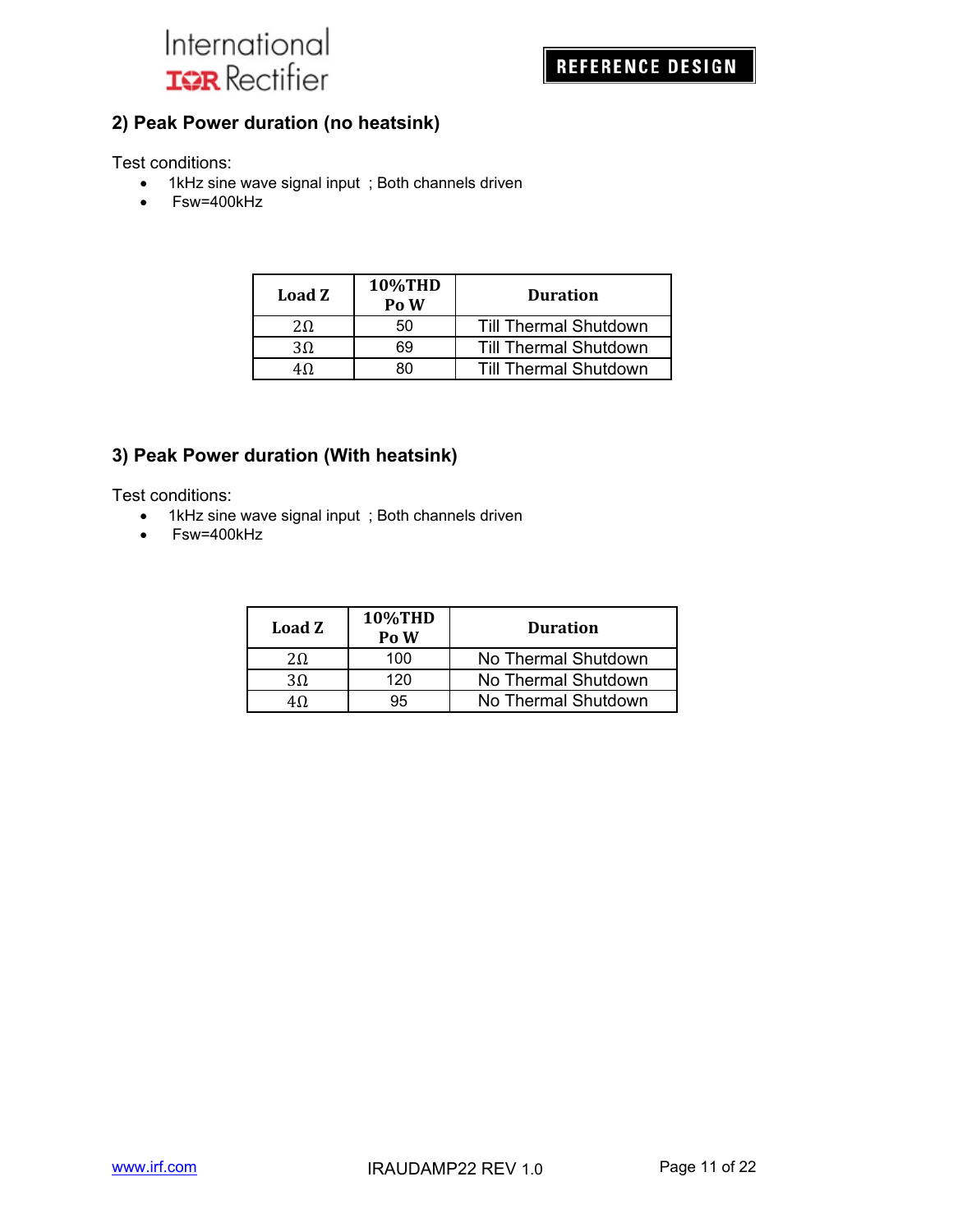

#### 4) Heatsink installation



Figure10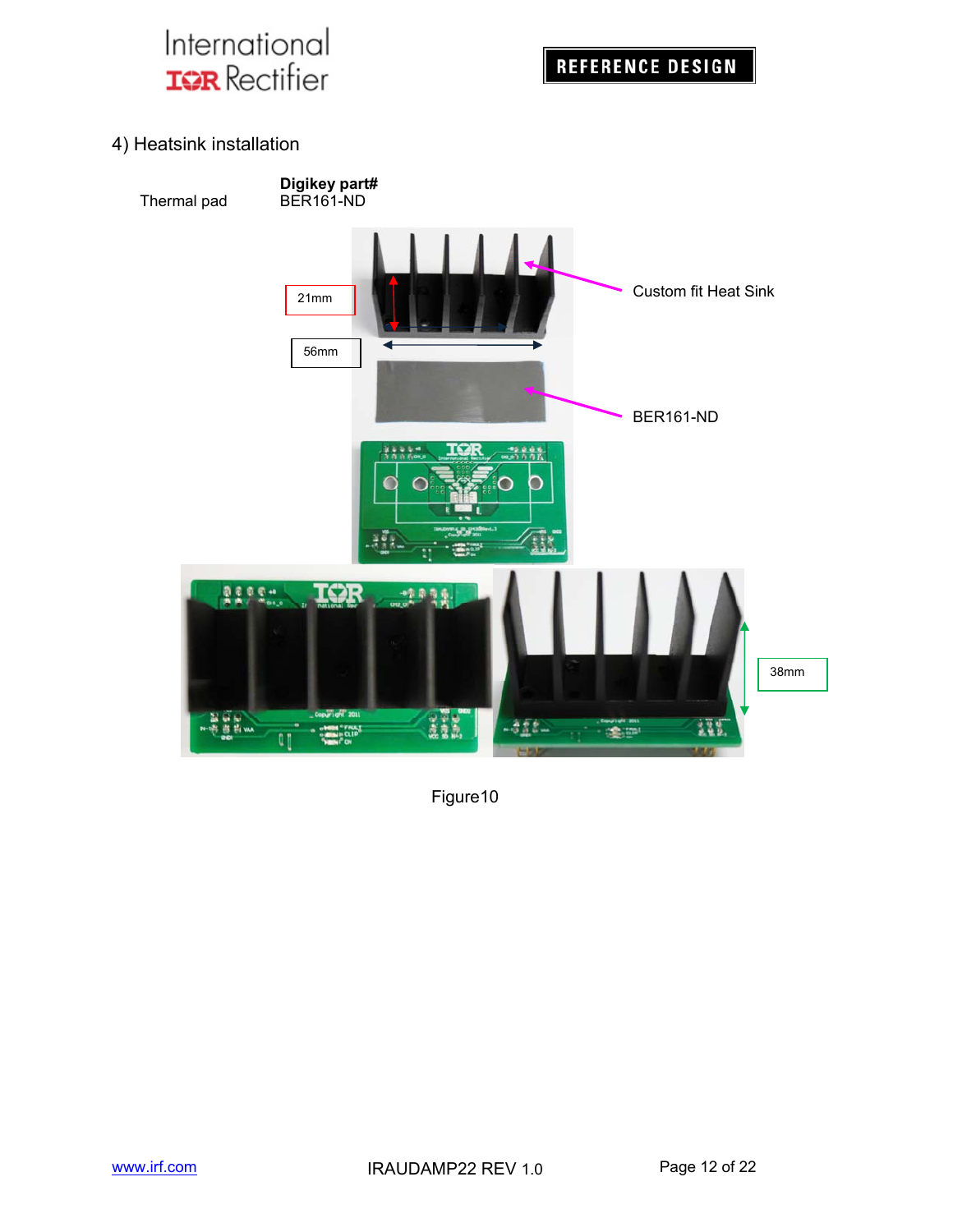### **Schematic**

#### **Class D, Daughter Board IR4322 Module Schematic**



International **IGR** Rectifier

Figure11 **Class D, Mother Board Control Volume and Power Supplies Schematic**

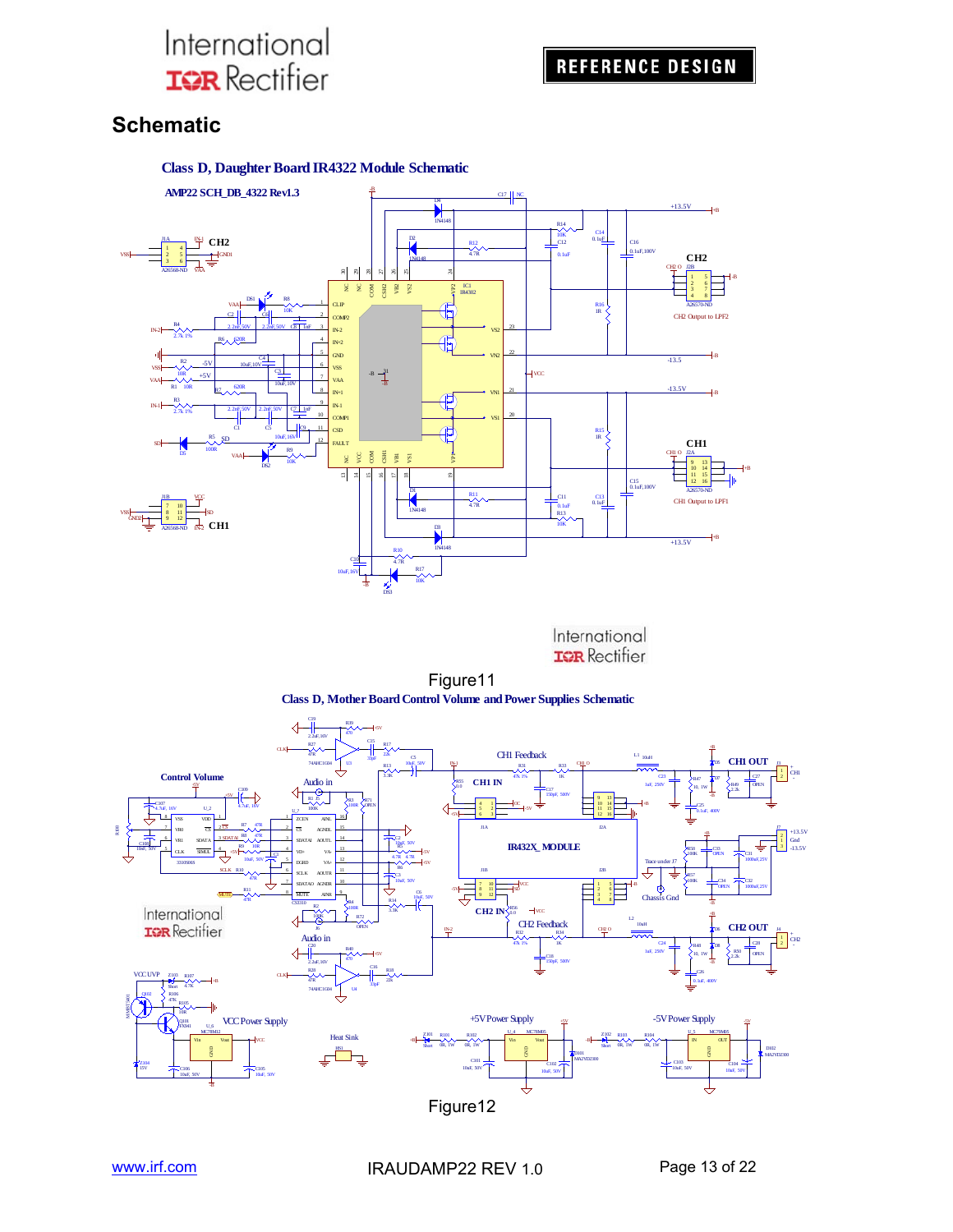### **REFERENCE DESIGN**



#### **Class D, Mother Board Clock and House Keeping Schematic**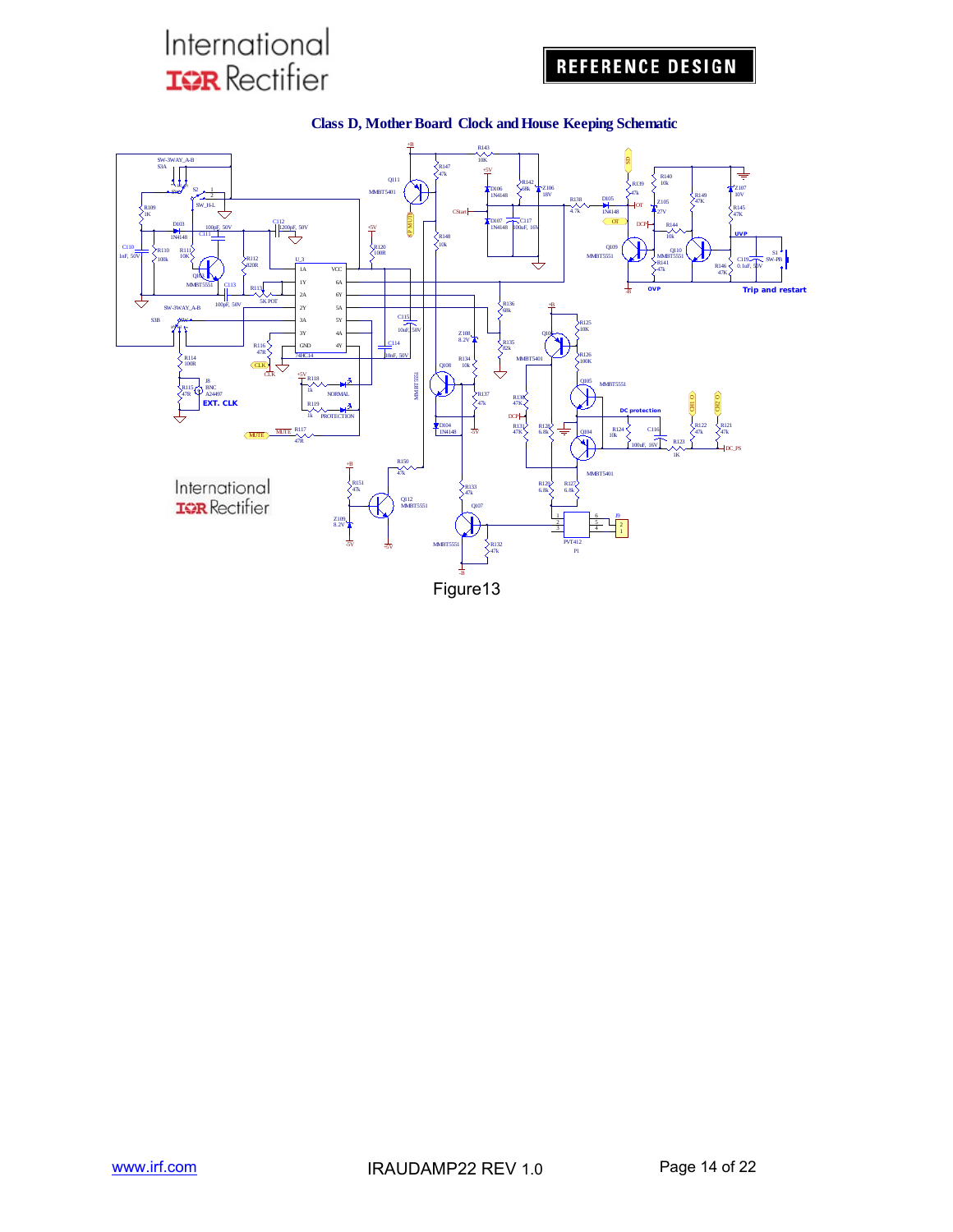### **IRAUDAMP22 Bill of Materials**

#### *IRAUDAMP22 Daughter Board BOM*

| <b>No</b>      | <b>Part Number</b>             | Designator                                          | <b>Description</b>                        | Quantity       | Vendor  |
|----------------|--------------------------------|-----------------------------------------------------|-------------------------------------------|----------------|---------|
| 1              | 490-1500-1-ND                  | C1, C2, C5, C6                                      | CAP CER 2200PF 50V 10% X7R 0603           | $\overline{4}$ | Digikey |
| $\mathfrak{p}$ | 587-2668-1-ND                  | C3, C4                                              | CAP CER 10UF 10V X7R 10% 0805             | 2              | Digikey |
| 3              | 399-1082-1-ND                  | C7, C8                                              | CAP 1000PF 50V CERAMICX7R 0603            | $\overline{2}$ | Digikey |
| $\overline{4}$ | 490-5519-1-ND                  | C9. C10                                             | CAP CER 10UF 16V X6S 0805                 | $\overline{2}$ | Digikey |
| 5              | 445-1418-1-ND                  | C13, C14, C11, C12                                  | CAP CER .10UF 100V X7R 10% 0805           | $\overline{4}$ | Digikey |
| 6              | 445-1377-1-ND                  | C15, C16                                            | CAP CER .1UF 100V X7R 10% 1206            | $\overline{2}$ | Digikey |
| $\overline{7}$ | 1N4148W-FDICT-ND               | D1, D2, D3, D4, D5                                  | DIODE SWITCH 100V 400MW<br>SOD123         | 5              | Digikey |
| 8              | 160-1183-1-ND                  | DS1(CLIP)                                           | LED GREEN CLEAR 0603 SMD                  | $\mathbf{1}$   | Digikey |
| 9              | 160-1181-1-ND                  | DS2(FAULT)                                          | LED RED CLEAR 0603 SMD                    | $\mathbf{1}$   | Digikey |
| 10             | 160-1646-1-ND                  | DS3(ON)                                             | LED 468NM BLUE CLEAR 0603 SMD             | $\mathbf 1$    | Digikey |
| 11             | IR4322                         | IC1                                                 | 2 CH PowlRaudio integrated Class D IC     | 1              | IR.     |
| 12             | A26568-ND                      | J1A, J1B                                            | <b>CONN HEADER VERT 6POS .100</b><br>30AU | $\overline{2}$ | Digikey |
| 13             | A26570-ND                      | <b>J2A, J2B</b>                                     | CONN HEADER VERT .100 8POS<br>30AU        | $\overline{2}$ | Digikey |
| 14             | RMCF0603JT10R0CT-<br><b>ND</b> | R <sub>1</sub> , R <sub>2</sub>                     | RES 10 OHM 1/10W 5% 0603 SMD              | $\overline{2}$ | Digikey |
| 15             | RMCF0603FT2K70CT-<br><b>ND</b> | R <sub>3</sub> , R <sub>4</sub>                     | RES 2.7K OHM 1/10W 1% 0603 SMD            | $\overline{2}$ | Digikey |
| 16             | RMCF0603JT100RCT-<br>ND.       | R <sub>5</sub>                                      | RES 100 OHM 1/10W 5% 0603 SMD             | 1              | Digikey |
| 17             | RHM620GCT-ND                   | R6, R7                                              | RES 620 OHM 1/10W 5% 0603 SMD             | 2              | Digikey |
| 18             | RHM10KGCT-ND                   | R8, R9, R17                                         | RES 10K OHM 1/10W 5% 0603 SMD             | 3              | Digikey |
| 19             | RMCF0603JT4R70CT-<br><b>ND</b> | R <sub>10</sub> , R <sub>11</sub> , R <sub>12</sub> | RES TF 1/10W 4.7 OHM 5% 0603              | 3              | Digikey |
| 20             | P10KGCT-ND                     | R <sub>13</sub> , R <sub>14</sub>                   | RES 10K OHM 1/10W 5% 0603 SMD             | 2              | Digikey |
| 21             | 311-1.0ARCT-ND                 | R <sub>15</sub> , R <sub>16</sub>                   | RES 1.0 OHM 1/8W 5% 0805 SMD              | $\overline{2}$ | Digikey |

\*Heatsink is an option for IRAUDAMP22 to deliver high power up to 100W/2Ω

#### *IRAUDAMP22 Mother Board BOM*

| <b>NO</b> | Part No            | Designator                                                                 | Description                       | #              | Vender  |
|-----------|--------------------|----------------------------------------------------------------------------|-----------------------------------|----------------|---------|
|           |                    | C101,<br>C1.<br>C5.<br>C6.<br>C104<br>C <sub>102</sub><br>C <sub>103</sub> |                                   |                |         |
|           | 1565-1106-ND       | C105, C106, C115                                                           | ICAP ALUM 10UF 50V 20% RADIAL     | 10             | Digikey |
|           | 2565-1103-ND       | C <sub>2</sub> , C <sub>3</sub>                                            | ICAP ALUM 2.2UF 50V 20% RADIAL    | $\overline{2}$ | Digikey |
|           | 3478-1281-1-ND     | C <sub>15</sub> , C <sub>16</sub>                                          | ICAP CER 33PF 100V 5% NP0 0805    | 2              | Digikey |
|           | 4338-2598-ND       | C <sub>17</sub> , C <sub>18</sub>                                          | CAP MICA 150PF 500V 5% RADIAL     | 2              | Digikey |
|           | 5PCC1931CT-ND      | C19, C20                                                                   | ICAP CER 2.2UF 16V 10% X7R 1206   | $\overline{2}$ | Digikey |
|           | 6IPCC104BCT-ND     | C119                                                                       | CAP CER 0.1UF 50V 10% X7R 1206    | 1              | Digikey |
|           | 7 399-5960-ND      | C <sub>23</sub> , C <sub>24</sub>                                          | ICAP FILM 1UF 250VDC RADIAL       | $\overline{2}$ | Digikey |
|           | 8495-1311-ND       | C25, C26                                                                   | ICAP FILM 0.1UF 400VDC RADIAL     | $\overline{2}$ | Digikey |
|           | 9565-1086-ND       | C31, C32                                                                   | ICAP ALUM 1000UF 35V 20% RADIAL   | $\overline{2}$ | Digikey |
|           | 10 PCC2323CT-ND    | C107, C109                                                                 | ICAP CER 4.7UF 16V 10% X5R 0805   | $\overline{2}$ | Digikey |
|           | 11 PCC 103 BNCT-ND | C108, C114                                                                 | ICAP CER 10000PF 50V 10% X7R 0805 | $\overline{2}$ | Digikey |
|           | 12 PCC 102 CGCT-ND | C110                                                                       | ICAP CER 1000PF 50V 5% NP0 0805   |                | Digikey |
|           | 13 PCC101 CGCT-ND  | C111, C113                                                                 | ICAP CER 100PF 50V 5% NP0 0805    | 2              | Digikey |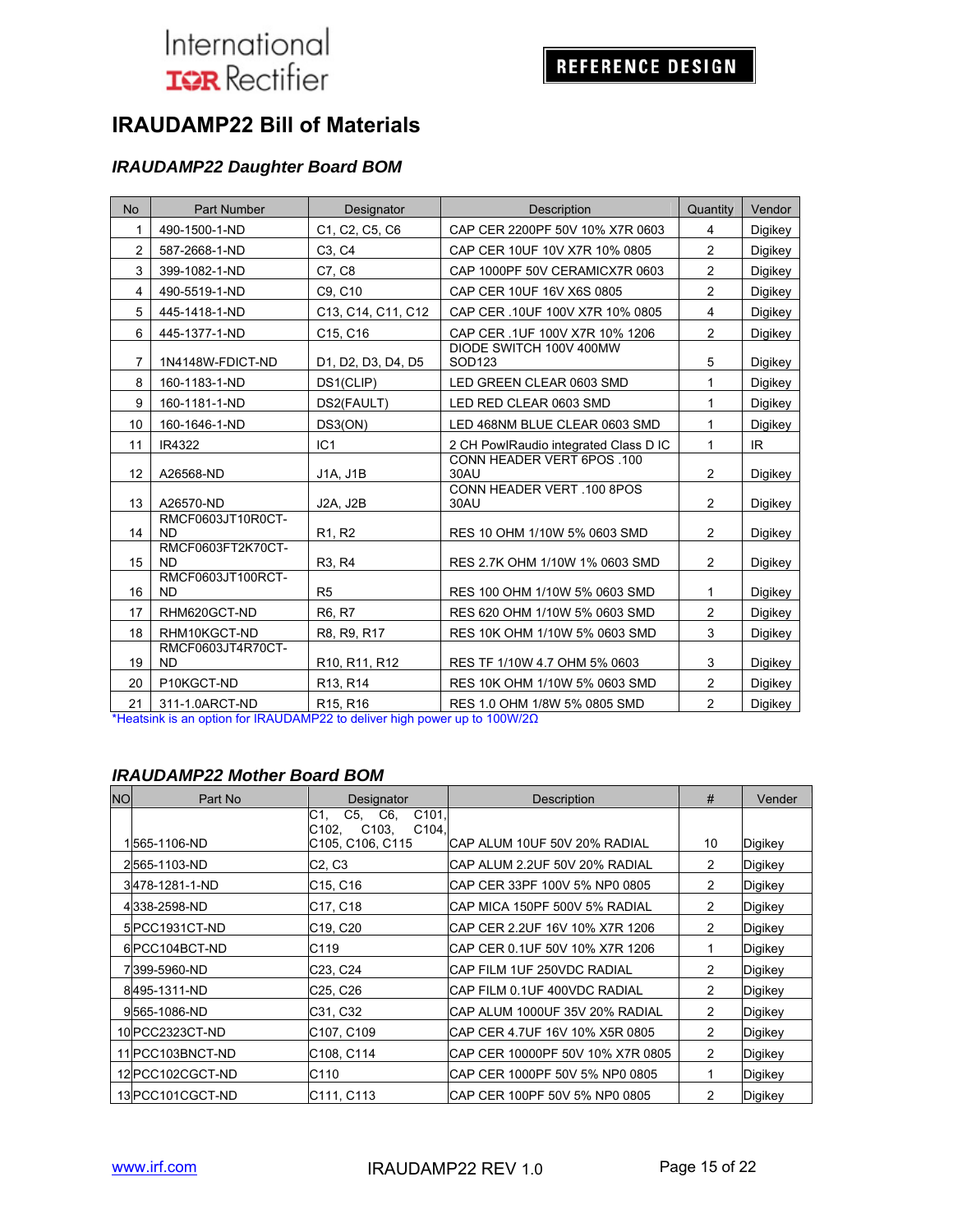### **REFERENCE DESIGN**

| 14478-1372-1-ND                      | C112                                                                                                                                                                                                    | CAP CER 1200PF 50V 10% X7R 0805                                       | 1                       | Digikey                        |
|--------------------------------------|---------------------------------------------------------------------------------------------------------------------------------------------------------------------------------------------------------|-----------------------------------------------------------------------|-------------------------|--------------------------------|
| 15565-1037-ND                        | C116, C117                                                                                                                                                                                              | CAP ALUM 100UF 16V 20% RADIAL                                         | $\overline{2}$          | Digikey                        |
| 16 1N4148W-FDICT-ND                  | D103,<br>D104,<br>D105,<br>D106, D107                                                                                                                                                                   | DIODE SWITCH 100V 400MW SOD123                                        | 5                       | Digikey                        |
| 17MURA120T3GOSCT-ND                  | D5, D6, D7, D8                                                                                                                                                                                          | DIODE ULTRA FAST 1A 200V SMA                                          | 4                       | Digikey                        |
| 18MA2YD2300LCT-ND                    | D101, D102                                                                                                                                                                                              | DIODE SCHOTTKY 25V 1.0A MINI-2P                                       | $\overline{2}$          | Digikey                        |
| 19294-1086-ND                        | HS <sub>1</sub>                                                                                                                                                                                         | HEATSINK HORZ SIX BLACK TO-220                                        | $\mathbf{1}$            | Digikey                        |
| 20 A32934-ND                         | J1A, J1B                                                                                                                                                                                                | CONN RECEPT 6POS .100 VERT DUAL                                       | $\overline{2}$          | Digikey                        |
| 21A32935-ND                          | J2A, J2B                                                                                                                                                                                                | CONN RECEPT 8POS .100 VERT DUAL                                       | $\overline{c}$          | Digikey                        |
| 22 277-1271-ND or 651-1714971 J3, J4 |                                                                                                                                                                                                         | CONN TERM BLOCK 2POS 9.52MM<br><b>PCB</b>                             | 2                       | <b>Digikey</b><br>or<br>Mouser |
| 23 CP-1422-ND                        | J5, J6                                                                                                                                                                                                  | CONN RCA JACK R/A BLUE PCB                                            | $\overline{2}$          | Digikey                        |
| 24 277-1272-ND or 651-1714984        | J7                                                                                                                                                                                                      | CONN TERM BLOCK 3POS 9.52MM<br><b>PCB</b>                             | 1                       | Digikey<br>or<br>Mouser        |
| 25 A32248-ND                         | J8                                                                                                                                                                                                      | CONN JACK BNC R/A 50 OHM PCB TIN                                      | $\mathbf{1}$            | Digikey                        |
|                                      | J9                                                                                                                                                                                                      | TERMINAL<br>BLOCK 7.50MM<br><b>VERT</b>                               |                         |                                |
| 26 ED1567                            |                                                                                                                                                                                                         | 2POS                                                                  | 1                       | Digikey<br>Inductors,          |
| 27 7 G 17 A - 100 M - R              | L1. L2                                                                                                                                                                                                  | Class D inductor, 10uH                                                | $\overline{2}$          | Inc                            |
| 7G17A-100M-B                         |                                                                                                                                                                                                         |                                                                       |                         | Inductors,<br>Inc              |
| 911-1D17A-100M                       |                                                                                                                                                                                                         |                                                                       |                         | Mouser                         |
| 28 160-1143-ND                       | <b>NORMAL</b>                                                                                                                                                                                           | <b>LED 3MM GREEN TRANSPARENT</b>                                      | $\mathbf{1}$            | Digikey                        |
|                                      |                                                                                                                                                                                                         | IC RELAY PHOTOVO 400V 140MA                                           |                         |                                |
| 29 PVT412PBF-ND                      | P1                                                                                                                                                                                                      | 6DIP                                                                  | $\mathbf{1}$            | Digikey                        |
| 30 160-1140-ND                       | <b>PROTECTION</b>                                                                                                                                                                                       | LED 3MM HI-EFF RED TRANSPARENT                                        | $\mathbf{1}$            | Digikey                        |
| 31 FCX491 CT-ND                      | Q101<br>Q104,<br>Q102,                                                                                                                                                                                  | TRANSISTOR NPN 60V 1A SOT-89<br>Q106, TRANS PNP 150V 350MW SMD SOT23- | $\mathbf{1}$            | Digikey                        |
| 32MMBT5401-FDICT-ND                  | Q111                                                                                                                                                                                                    | 3                                                                     | 4                       | Digikey                        |
| 33 MMBT5551-FDICT-ND                 | Q105,<br>Q107.<br>Q103,<br>Q109.<br>Q108,<br>Q112                                                                                                                                                       | Q110, TRANS<br><b>NPN</b><br>160V<br>350MW<br><b>SMD</b><br>SOT23-3   | 7                       | Digikey                        |
| 34 P100KACT-ND                       | R2,<br>$\overline{R57}$<br>R1,<br>R <sub>58</sub><br>R110, R126                                                                                                                                         | RES 100K OHM 1/8W 5% 0805 SMD                                         | 6                       | Digikey                        |
| 35 P100ACT-ND                        | R3, R4, R114                                                                                                                                                                                            | RES 100 OHM 1/8W 5% 0805 SMD                                          | 3                       | Digikey                        |
| 36 P4.7ECT-ND                        | R <sub>5</sub> , R <sub>6</sub>                                                                                                                                                                         | <b>RESISTOR 4.7 OHM 1/4W 5% 1206</b>                                  | $\overline{2}$          | Digikey                        |
| 37 P47ACT-ND                         | R7, R8, R10, R11, R27,                                                                                                                                                                                  | R28, R115, R116, R117 RES 47 OHM 1/8W 5% 0805 SMD                     | 9                       | Digikey                        |
| 38 P10ACT-ND                         | R9, R105                                                                                                                                                                                                | RES 10 OHM 1/8W 5% 0805 SMD                                           | $\overline{c}$          | Digikey                        |
| 39 P3.3KACT-ND                       | R <sub>13</sub> , R <sub>14</sub>                                                                                                                                                                       | RES 3.3K OHM 1/8W 5% 0805 SMD                                         | $\overline{2}$          | Digikey                        |
| 40 P22KACT-ND                        | R <sub>17</sub> , R <sub>18</sub>                                                                                                                                                                       | RES 22K OHM 1/8W 5% 0805 SMD                                          | 2                       | Digikey                        |
|                                      | R122.<br>R106.<br>R121,<br>R <sub>130</sub><br>R131.<br>R <sub>132</sub><br>R133,<br>R <sub>137</sub> ,<br>R <sub>139</sub><br>R <sub>145</sub><br>R146,<br>R141,<br>R149,<br>R <sub>150</sub><br>R147. |                                                                       |                         |                                |
| 41 P47 KACT-ND                       | R151                                                                                                                                                                                                    | RES 47K OHM 1/8W 5% 0805 SMD                                          | 16                      | Digikey                        |
| 42 P0.0ACT-ND                        | R55, R56                                                                                                                                                                                                | RES 0.0 OHM 1/8W 0805 SMD                                             | 2                       | Digikey                        |
| 43 P470ACT-ND                        | R39, R40                                                                                                                                                                                                | RES 470 OHM 1/8W 5% 0805 SMD                                          | 2                       | Digikey                        |
| 44 P100ECT-ND                        | R120                                                                                                                                                                                                    | RES 100 OHM 1/4W 5% 1206 SMD                                          | 1                       | Digikey                        |
| 45 PT47KAFCT-ND                      | R31, R32                                                                                                                                                                                                | RES 47.0K OHM 1W 1% 2512 SMD                                          | $\overline{\mathbf{c}}$ | Digikey                        |
| 46 P1.0KECT-ND                       | R33, R34<br>R <sub>109</sub><br>R118,<br>R <sub>119</sub>                                                                                                                                               | RES 1.0K OHM 1/4W 5% 1206 SMD                                         | 2                       | Digikey                        |
| 47 P1.0KACT-ND                       | R123                                                                                                                                                                                                    | RES 1.0K OHM 1/8W 5% 0805 SMD                                         | 4                       | Digikey                        |
| 48 PT10XCT                           | R47, R48                                                                                                                                                                                                | RES 10 OHM 1W 5% 2512 SMD                                             | $\overline{c}$          | Digikey                        |
| 49 P2.2KECT-ND                       | R49, R50                                                                                                                                                                                                | RES 2.2K OHM 1/4W 5% 1206 SMD                                         | $\overline{\mathbf{c}}$ | Digikey                        |
| 50541-0.0XCT-ND                      | R <sub>101</sub><br>R <sub>102</sub>                                                                                                                                                                    | R103 RES 0.0 OHM 1W Jump 2512 SMD                                     | $\overline{4}$          | Digikey                        |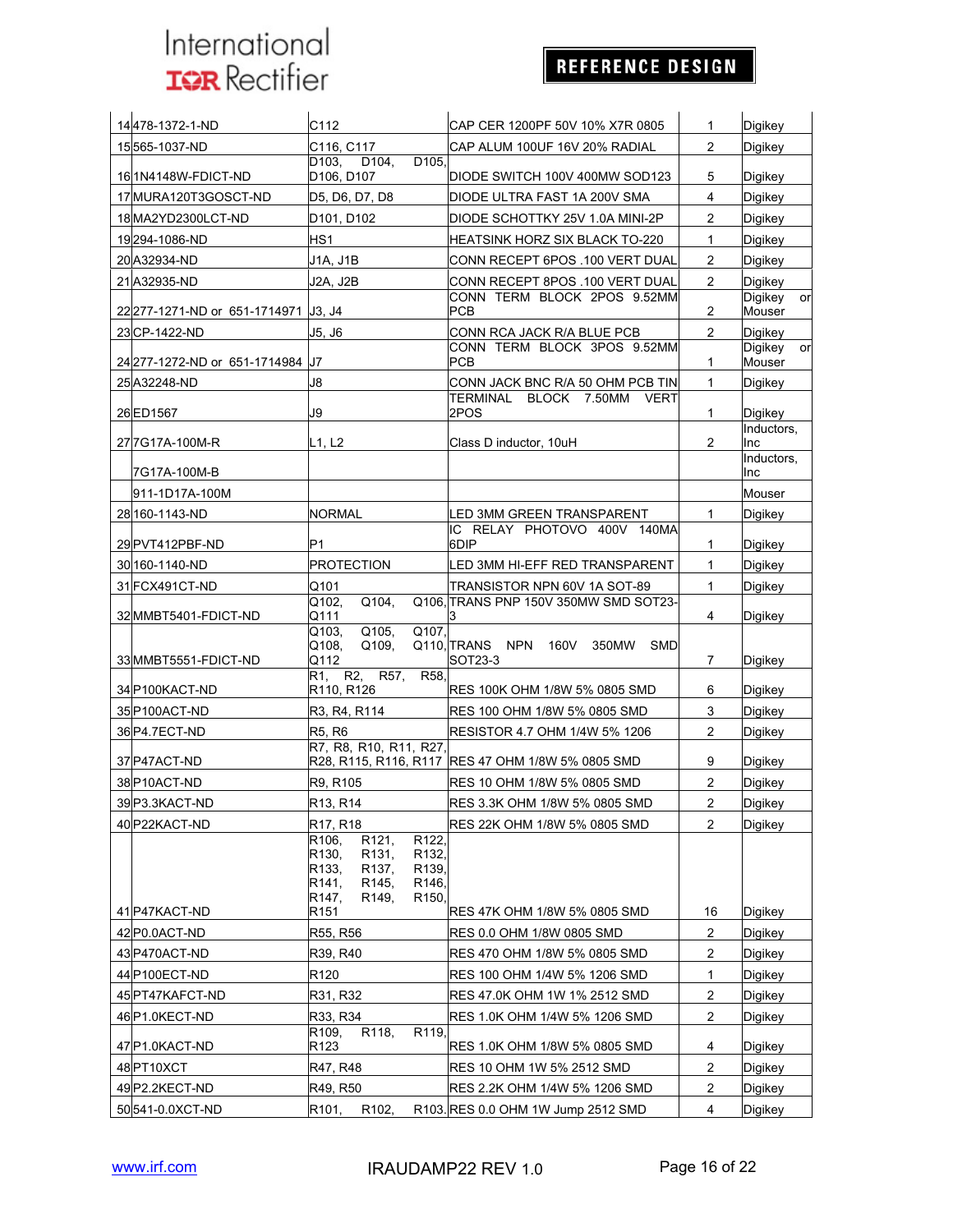### **REFERENCE DESIGN**

|                          | R <sub>104</sub>                                                                                                   |                                                                     |                |               |
|--------------------------|--------------------------------------------------------------------------------------------------------------------|---------------------------------------------------------------------|----------------|---------------|
| 51 P4.7KACT-ND           | R <sub>107</sub> , R <sub>138</sub>                                                                                | RES 4.7K OHM 1/8W 5% 0805 SMD                                       | 2              | Digikey       |
| 52 CT2265-ND             | R108                                                                                                               | POT 10K OHM 1/8W CARB VERTICAL                                      | $\mathbf{1}$   | Digikey       |
| 53 P10 KACT-ND           | R <sub>111</sub><br>R124,<br>R125,<br>R <sub>140</sub> .<br>R <sub>134</sub> .<br>R <sub>143</sub> .<br>R144, R148 | RES 10K OHM 1/8W 5% 0805 SMD                                        | 8              | Digikey       |
| 54 P820 ACT-ND           | R <sub>112</sub>                                                                                                   | RES 820 OHM 1/8W 5% 0805 SMD                                        | $\mathbf{1}$   | Digikey       |
| 553362H-502LF-ND         | R113                                                                                                               | TRIMMER 5K OHM 0.5W TH                                              | $\mathbf{1}$   | Digikey       |
| 56 P6.8KECT-ND           | R127, R128, R129                                                                                                   | RES 6.8K OHM 1/4W 5% 1206 SMD                                       | 3              | Digikey       |
| 57 P82KACT-ND            | R <sub>135</sub>                                                                                                   | RES 82K OHM 1/8W 5% 0805 SMD                                        | 1              | Digikey       |
| 58 P68KACT-ND            | R <sub>136</sub> , R <sub>142</sub>                                                                                | RES 68K OHM 1/8W 5% 0805 SMD                                        | $\mathbf{2}$   | Digikey       |
| 59 P8010S-ND             | S <sub>1</sub>                                                                                                     | SWITCH TACTILE SPST-NO 0.02A 15V                                    | 1              | Digikey       |
| 60 EG1908-ND             | S <sub>2</sub>                                                                                                     | SWITCH SLIDE DPDT 12V .1A L=4                                       | 1              | Digikey       |
| 61 EG1944-ND             | S <sub>3</sub>                                                                                                     | SWITCH SLIDE DP3T .2A L=6MM                                         | $\mathbf{1}$   | Digikey       |
| 62296-1089-1-ND          | U3, U4                                                                                                             | IC SNGL INVERTER GATE SOT23-5                                       | $\mathbf{2}$   | Digikey       |
| 63 73 C8016 or 72 J 5420 | $U$ 1                                                                                                              | <b>DIGITAL</b><br><b>VOLUME</b><br><b>CONTROL</b><br>IC.<br>SOIC-16 | 1              | Newark        |
| 643310-IR01              | U <sub>2</sub>                                                                                                     | CS3310 Stand-alone Controller                                       | 1              | *Tachyonix    |
| 65296-1194-1-ND          | $U_3$                                                                                                              | IC HEX SCHMITT-TRIG INV 14-SOIC                                     | 1              | Digikey       |
| 66 MC78M05CTGOS-ND       | $U$ 4                                                                                                              | IC REG VOLT POS 500MA 5V TO220AB                                    | 1              | Digikey       |
| 67LM79M05CT-ND           | U <sub>5</sub>                                                                                                     | IC VOLT REG NEG 5V 500MA TO220-3                                    | $\mathbf{1}$   | Digikey       |
| 68LM78M12CT-ND           | $U_6$                                                                                                              | IC VOLT REG 12V 500MA TO220-3                                       | 1              | Digikey       |
| 69P0.0ECT-ND             | Z101, Z102                                                                                                         | RES 0.0 OHM 1/4W JUMP 1206 SMD                                      | $\overline{c}$ | Digikey       |
| 70 PO.OACT-ND            | Z103                                                                                                               | RES 0.0 OHM 1/8W JUMP 0805 SMD                                      | 1              | Digikey       |
| 71BZT52C15-FDICT-ND      | Z104                                                                                                               | DIODE ZENER 15V 500MW SOD-123                                       | $\mathbf{1}$   | Digikey       |
| 72568-6362-1-ND          | Z105                                                                                                               | DIODE ZENER 27V 500MW SOD-123                                       | $\mathbf{1}$   | Digikey       |
| 73BZT52C18-FDICT-ND      | Z106                                                                                                               | DIODE ZENER 18V 500MW SOD-123                                       | 1              | Digikey       |
| 74BZT52C10-FDICT-ND      | Z107                                                                                                               | DIODE ZENER 10V 500MW SOD123                                        | 1              | Digikey       |
| 75BZT52C8V2-FDICT-ND     | Z108, Z109                                                                                                         | DIODE ZENER 8.2V 500MW SOD-123                                      | 2              | Digikey       |
| 7610M7578                | Volume Knob                                                                                                        | ROUND KNURLED KNOB, 6MM                                             | 1              | <b>Newark</b> |
| 7782K6096                | Thermally<br>TO-220<br>mounting kit with screw                                                                     | THERMALLOY - 4880G - Mounting Kit                                   | 3              | Newark        |
| 788401K-ND               | 1/2" Standoffs 4-40                                                                                                | STDOFF HEX M/F 4-40 .500"L ALUM                                     | 5              | Digikey       |
| 79H724-ND                | 4-40 Nut                                                                                                           | NUT HEX 4-40 STAINLESS STEEL                                        | 5              | Digikey       |
| 80 H729-ND               | No. 4 Lock Washer                                                                                                  | WASHER LOCK INTERNAL #4 SS                                          | 5              | Digikey       |

\*Tachyonix Corporation, **http://www.tachyonix.co.jp**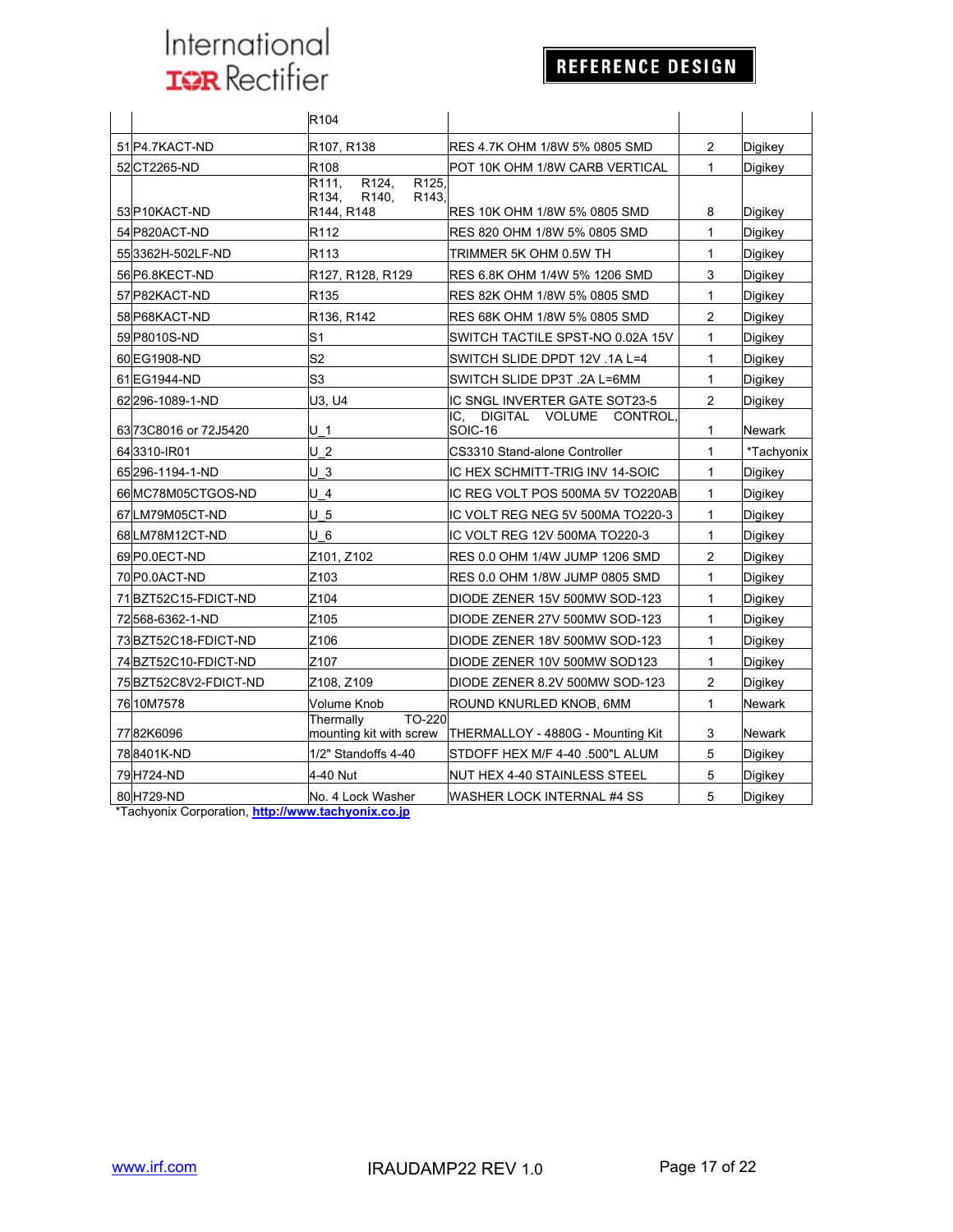### **PCB Specifications**

- 1. Two Layers SMT PCB with through holes
- 2. 1/16 thickness
- 3. 2/0 OZ Cu
- 4. FR4 material
- 5. 10 mil lines and spaces
- 6. Solder Mask to be Green enamel EMP110 DBG (CARAPACE) or Enthone Endplate DSR-3241or equivalent.
- 7. Silk Screen to be white epoxy non conductive per IPC–RB 276 Standard.
- 8. All exposed copper must finished with TIN-LEAD Sn 60 or 63 for 100u inches thick.
- 9. Tolerance of PCB size shall be 0.010 –0.000 inches
- 10. Tolerance of all Holes is -.000 + 0.003"
- 11. PCB acceptance criteria as defined for class II PCB'S standards.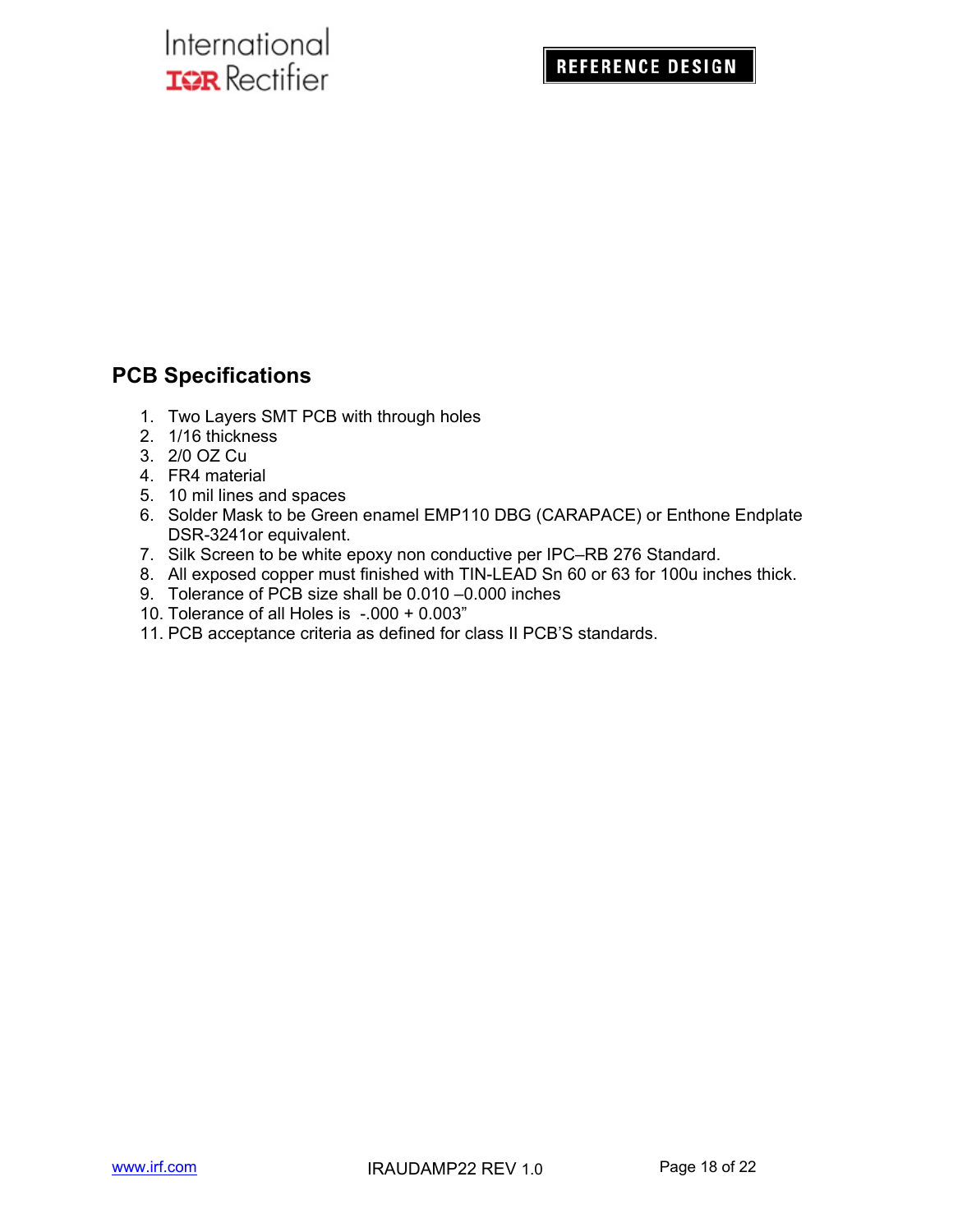**REFERENCE DESIGN** 

 *Daughter Board* 



Figure14



Figure15

Note: Refer to AN1170 for footprint and board mounting details.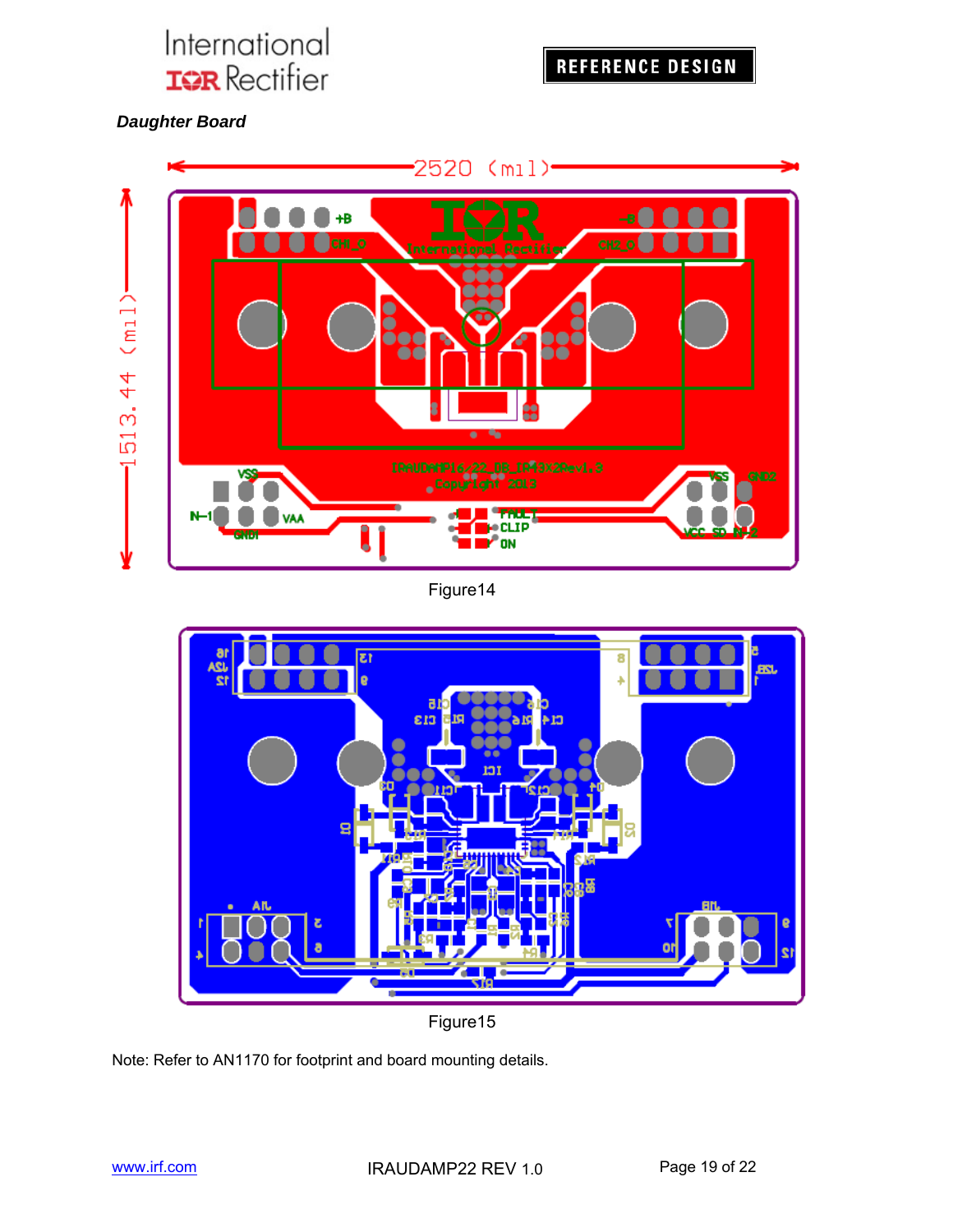### **REFERENCE DESIGN**

 *Mother Board* 



Figure16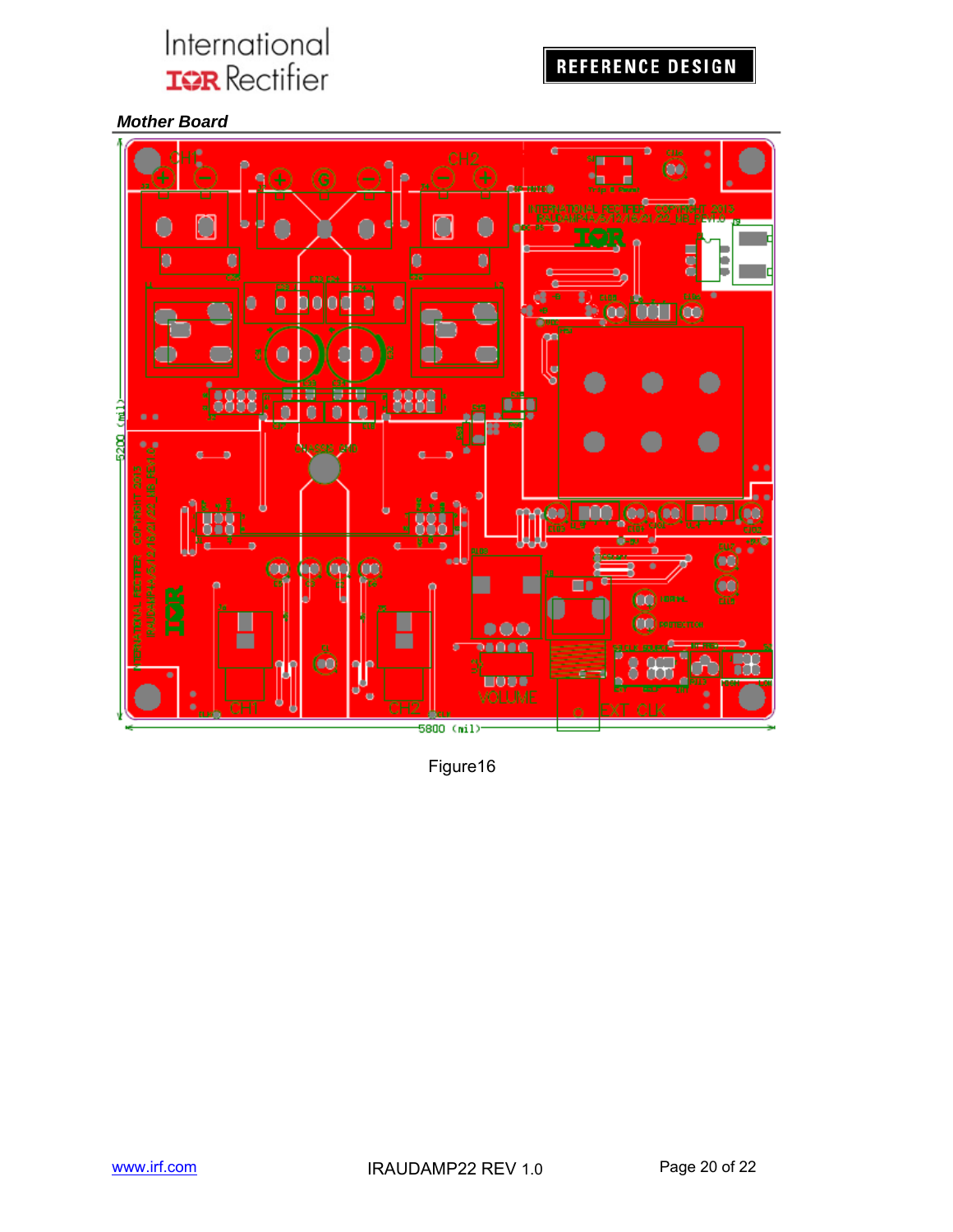### **REFERENCE DESIGN**



Figure17